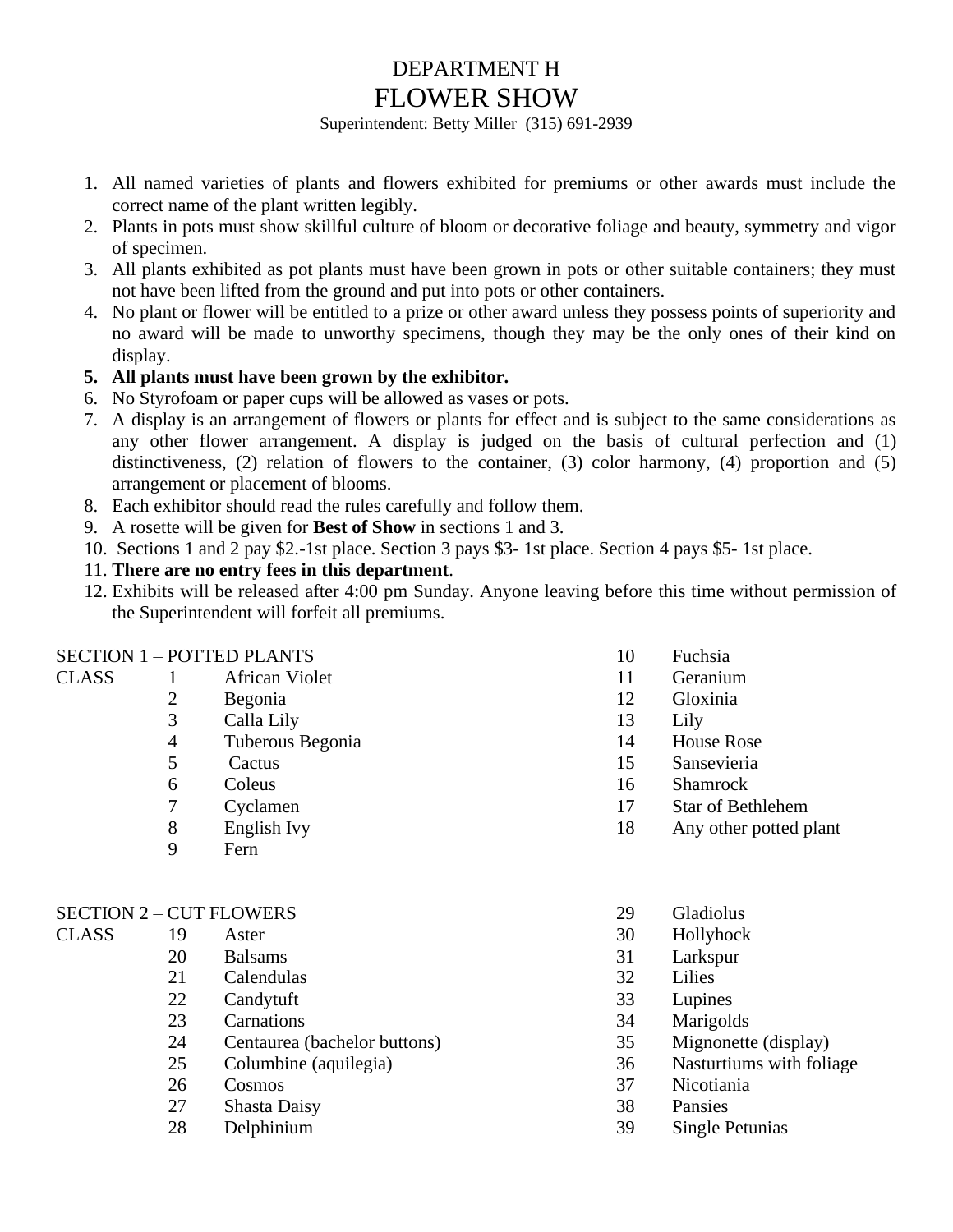- Double Petunias
- Phlox
- Pinks
- Poppies
- Old Fashioned Roses
- Roses (6 blooms)
- Rudbeckia (black eyed susan)
- Salvia
- Snapdragon
- Stock
- Strawflower
- Sweet Peas
- Verbena
- Pompon Zinnias
- Large Flowered Zinnias
- Mexican Zinnias
- Any Other Variety

## SECTION 3 – FLOWER & DECORATIVE ARRANGEMENTS

- CLASS 57 Bouquet of Unusual Flowers
	- Arranged Floral Basket
		- Arranged Window or Port Box
		- Corsage of Wild Flowers
		- Display of wild Flowers with Names
		- Flat Flower Arrangement in Low Receptacle
		- Arrangement of Flowers in a Pottery Vase
		- Arrangement of Flowers in a Pottery Bowl
		- Decorative Arrangement of Flowers in Red, White & Blue with any accessories
		- Arrangement of Flowers, Fruits, Vegetables & Foliage in a basket of any size
		- Arrangement with Zinnias as the Center of Interest
		- Small Arrangement (Under 6" high)
		- Arrangement in tones of Pink
		- Arrangement in tones of Violet
		- Arrangement using Water as part of display
		- Terrarium using Moss, Wood, Plants and suitable accessories
		- Living Cactus Garden
		- Dish Garden
		- Old Fashioned Flowers in an Old Fashioned Container
		- Arrangement with Oriental Theme
		- Arrangement of Dried Flowers
		- Wreath with Dried Herbs
		- Wreath with Dried Flowers

## SECTION 4

1 TABLE – "Season of Madison County"

Select your own remembrance—setting for two-six. Print title of your moment on a folded card so people can read it easily.

Place on table

Tables will be provided

Fresh and/or dried materials can be used